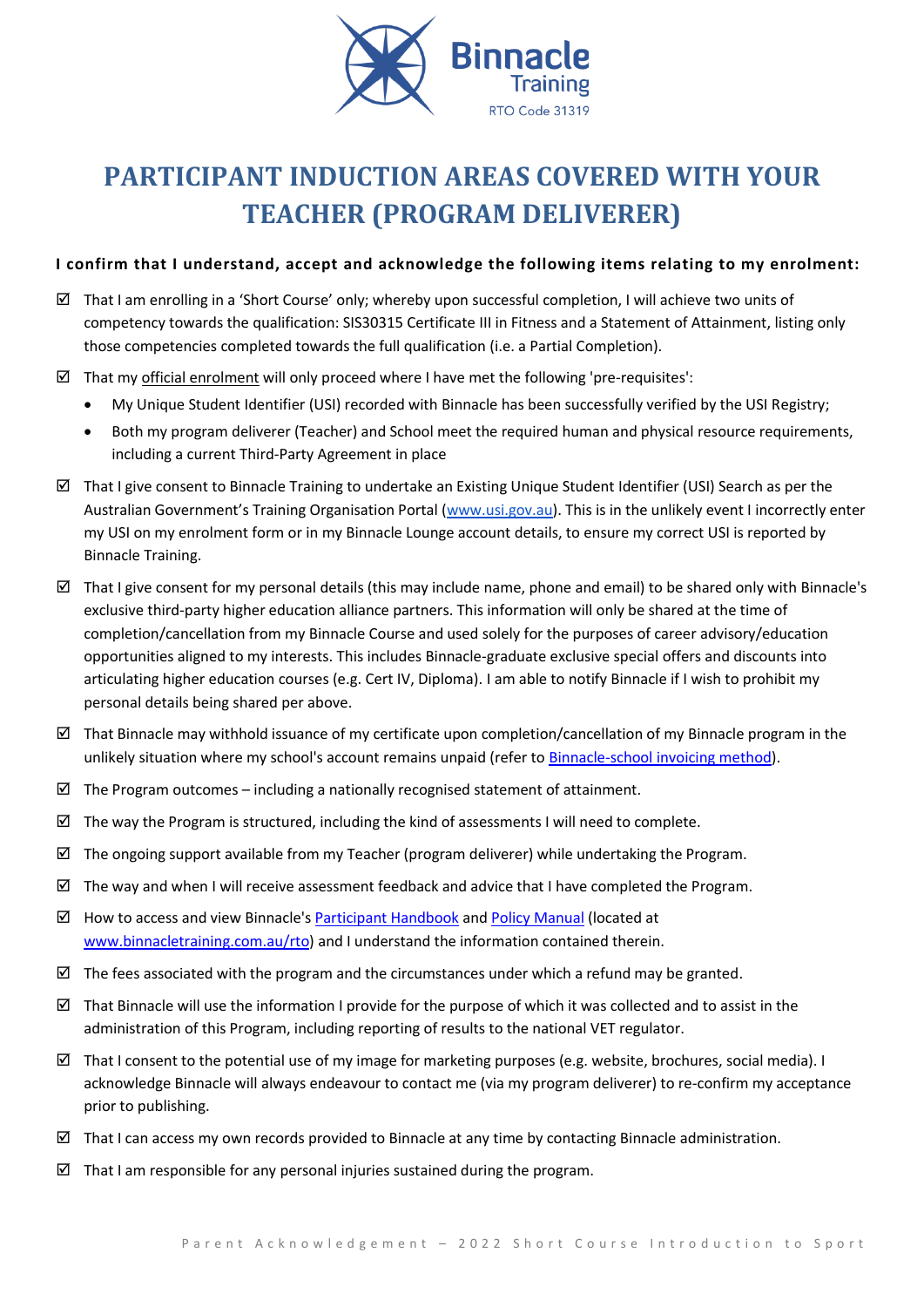

- $\boxtimes$  That I am able to apply (by notifying my teacher) for Recognition of Prior Learning (RPL) if I feel I already demonstrate competence in one or more areas within this program.
- That if I enter a course that has already commenced, I may not have the opportunity to complete the full short course and may only receive a Statement of Attainment for the competencies achieved.

# **PRIVACY NOTICE**

#### **Why we collect your personal information**

As a Registered Training Organisation (RTO), we collect your personal information so we can process and manage your enrolment in a Vocational Education and Training (VET) course with us.

#### **How we use your personal information**

We use your personal information to enable us to deliver VET courses to you, and otherwise, as needed, to comply with our obligations as an RTO.

### **How we disclose your personal information**

We are required by law (under the *National Vocational Education and Training Regulator Act 2011* (Cth) (NVETR Act)) to disclose the personal information we collect about you to the National VET Data Collection kept by the National Centre for Vocational Education Research Ltd (NCVER). The NCVER is responsible for collecting, managing, analysing and communicating research and statistics about the Australian VET sector.

We are also authorised by law (under the NVETR Act) to disclose your personal information to the relevant state or territory training authority.

## **How the NCVER and other bodies handle your personal information**

The NCVER will collect, hold, use and disclose your personal information in accordance with the law, including the *Privacy Act 1988* (Cth) (Privacy Act) and the NVETR Act. Your personal information may be used and disclosed by NCVER for purposes that include populating authenticated VET transcripts; administration of VET; facilitation of statistics and research relating to education, including surveys and data linkage; and understanding the VET market.

The NCVER is authorised to disclose information to the Australian Government Department of Education, Skills and Employment (DESE), Commonwealth authorities, State and Territory authorities (other than registered training organisations) that deal with matters relating to VET and VET regulators for the purposes of those bodies, including to enable:

- administration of VET, including program administration, regulation, monitoring and evaluation;
- facilitation of statistics and research relating to education, including surveys and data linkage; and
- understanding how the VET market operates, for policy, workforce planning and consumer information.

The NCVER may also disclose personal information to persons engaged by NCVER to conduct research on NCVER's behalf.

The NCVER does not intend to disclose your personal information to any overseas recipients.

For more information about how the NCVER will handle your personal information please refer to the NCVER's Privacy Policy at [www.ncver.edu.au/privacy.](http://www.ncver.edu.au/privacy)

If you would like to seek access to or correct your information, in the first instance, please contact your RTO using the contact details listed below.

DESE is authorised by law, including the Privacy Act and the NVETR Act, to collect, use and disclose your personal information to fulfil specified functions and activities. For more information about how the DESE will handle your personal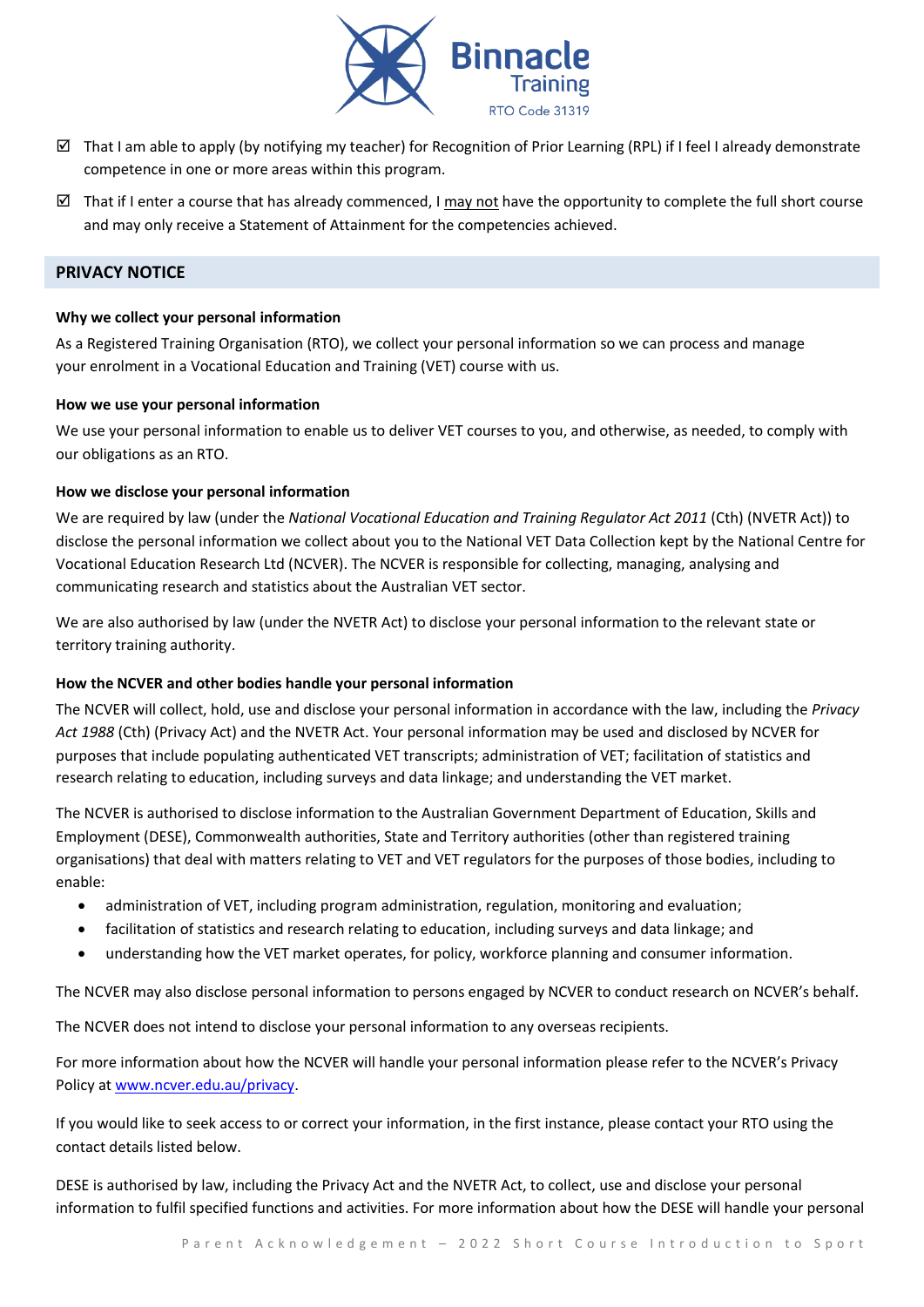

information, please refer to the DESE VET Privacy Notice at [https://www.dese.gov.au/national-vet-data/vet-privacy](https://www.dese.gov.au/national-vet-data/vet-privacy-notice)[notice.](https://www.dese.gov.au/national-vet-data/vet-privacy-notice)

#### **Surveys**

You may receive a student survey which may be run by a government department or an NCVER employee, agent, thirdparty contractor or another authorised agency. Please note you may opt out of the survey at the time of being contacted.

### **Contact information**

At any time, you may contact Binnacle Training to:

- request access to your personal information;
- correct your personal information;
- make a complaint about how your personal information has been handled; and
- ask a question about this Privacy Notice.

### **BINNACLE TRAINING CONTACT DETAILS**

Email: [admin@binnacletraining.com.au](mailto:admin@binnacletraining.com.au)

Phone: 1300 303 715

To access Binnacle Training's Privacy Policy – Website visit [www.binnacletraining.com.au/privacy](http://www.binnacletraining.com.au/privacy)

To access Binnacle Training's Privacy and Personal Information Policy - visit <http://www.binnacletraining.com.au/rto> (Select: Policy Manual)

# **SERVICE AGREEMENT**

## **Responsibilities of Binnacle, as the Registered Training Organisation (RTO):**

- $\boxtimes$  Provide training that responds to the learning needs of all students and is relevant to the training program.
- $\boxtimes$  Provide assessment that is flexible and fair, which meets the assessment criteria of the national training package.
- $\boxtimes$  Identify and provide language, literacy and numeracy support to students as required.
- $\boxtimes$  Recognise qualifications and statements of attainment that a student may present that has been issued by another RTO.
- $\boxtimes$  Provide all training and assessment once a student enrols and commences in their training program. See Participant [Handbook](http://www.binnacletraining.com.au/rto.php) for further details.
- $\boxtimes$  Consult with students and employers to gauge their satisfaction with services.
- $\boxtimes$  Uphold our fees and refund policy and all other policies and procedures as outlined in the Binnacle [Policy Manual.](http://www.binnacletraining.com.au/rto.php)